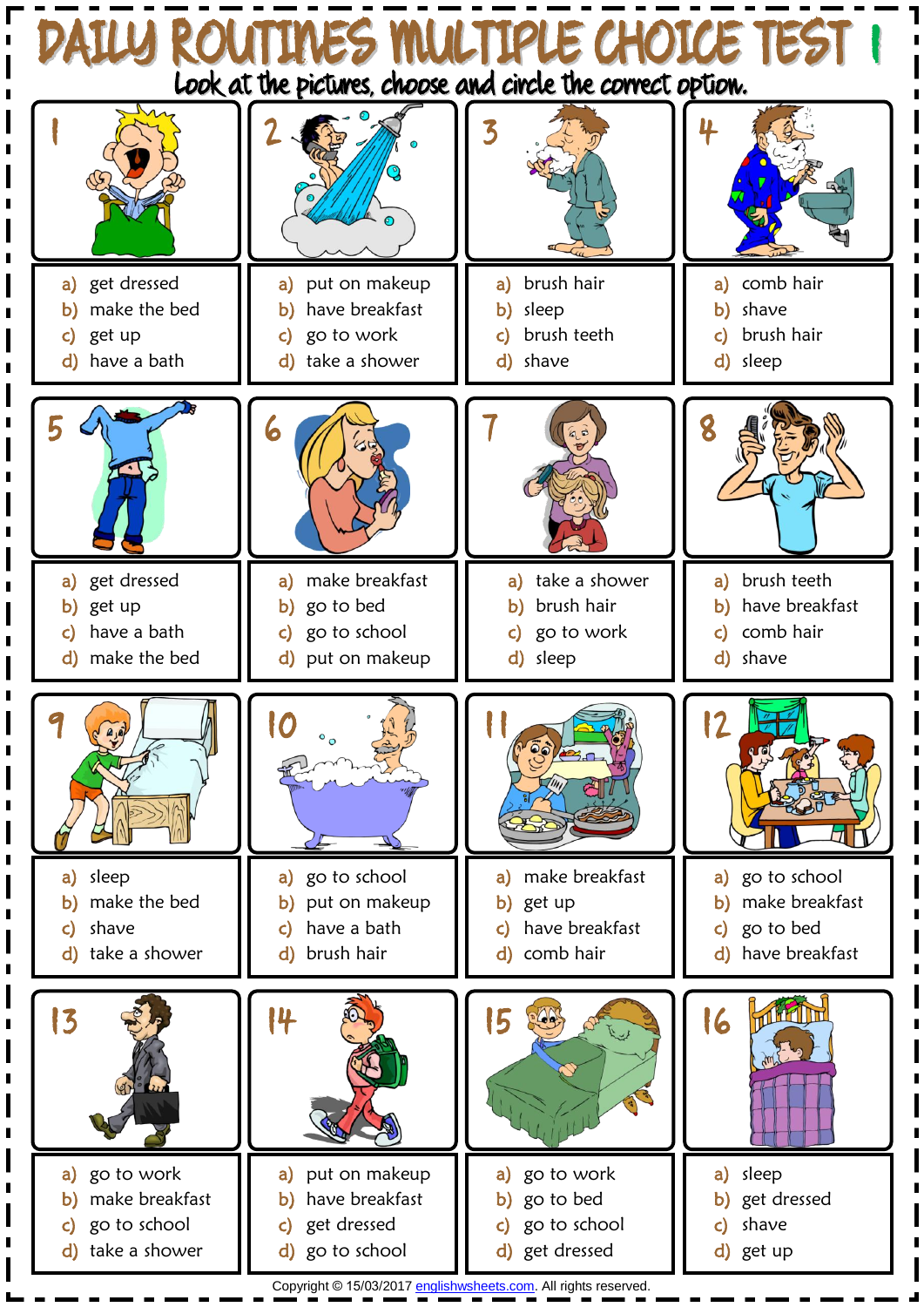

Copyright © 15/03/201[7 englishwsheets.com.](http://www.englishwsheets.com/) All rights reserved.